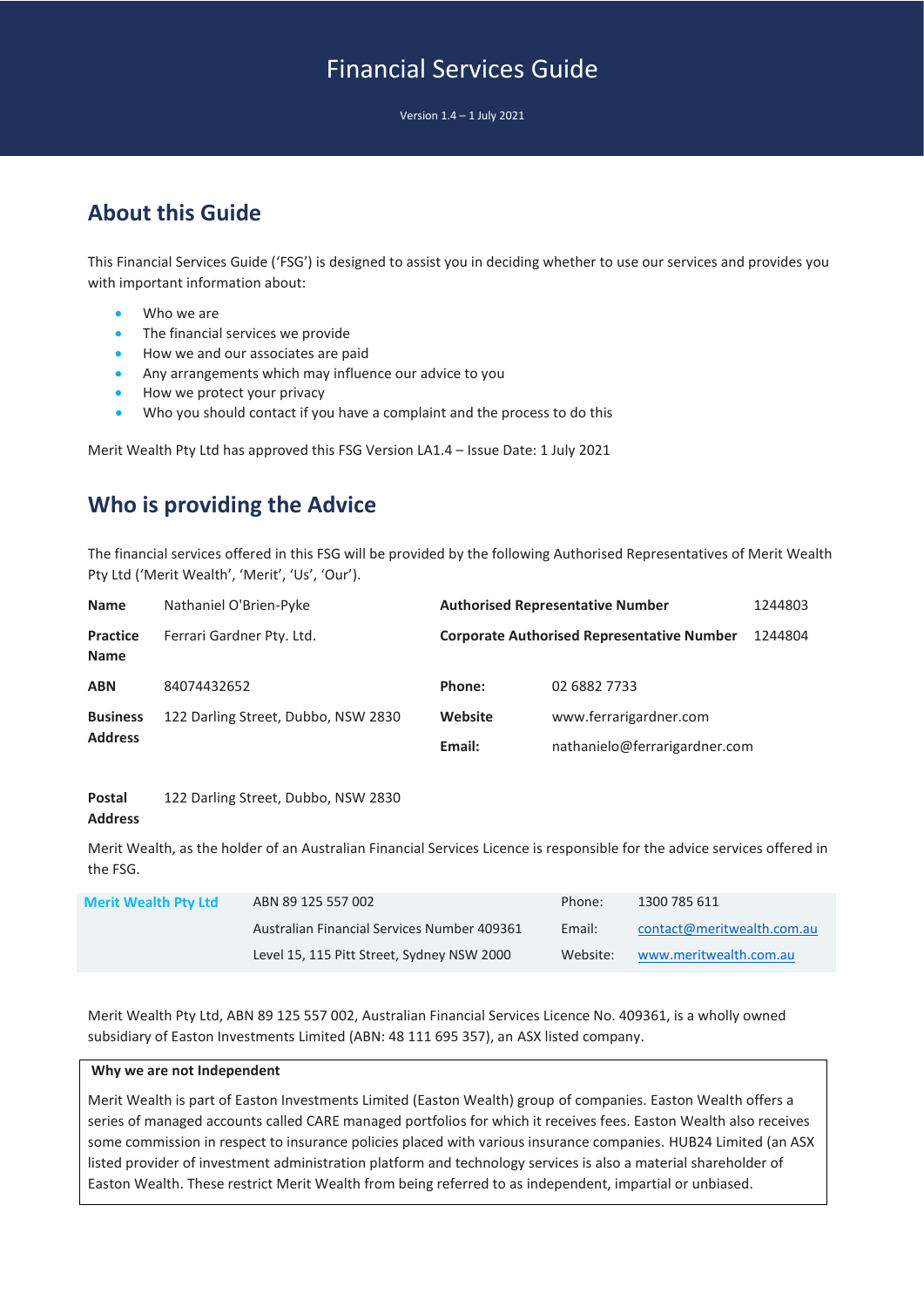Information contained in this FSG may be updated from time to time without the need to notify you, provided the updated information is not materially adverse to you.

### **Our experience and qualifications**

**Nathaniel O'Brien-Pyke** has been working in the accounting and financial services industry since 2016 in the following roles:

| <b>Role</b>                                                                                                      | Firm                      | <b>Service Period</b> |
|------------------------------------------------------------------------------------------------------------------|---------------------------|-----------------------|
| Accountant-Providing advice on taxation,<br>accounting and business planning                                     | Ferrari Gardner Pty. Ltd. | 2006-current          |
| Accountant-Providing advice on superannuation Ferrari Gardner Pty. Ltd.<br>and self managed superannuation funds |                           | 2006-current          |

| Qualification                                                         | <b>Completed</b> |
|-----------------------------------------------------------------------|------------------|
| Bachelor of Business (Accounting/International Business)              | 31/12/2010       |
| Graduate Diploma of Chartered Accounting                              | 31/12/2013       |
| ASIC RG146 Generic Knowledge, Skills, Superannuation and Self Managed | 31/12/2016       |
| Superannuation Funds                                                  |                  |

### **Financial Services that we provide**

#### **What financial services am I authorised to advise you on?**

We only advise you after considering your individual objectives, financial situation and needs.

We only provide you with financial advice limited to the following:

- Superannuation, limited to
	- Self-Managed Superannuation Fund
	- A person's existing holding in a superannuation product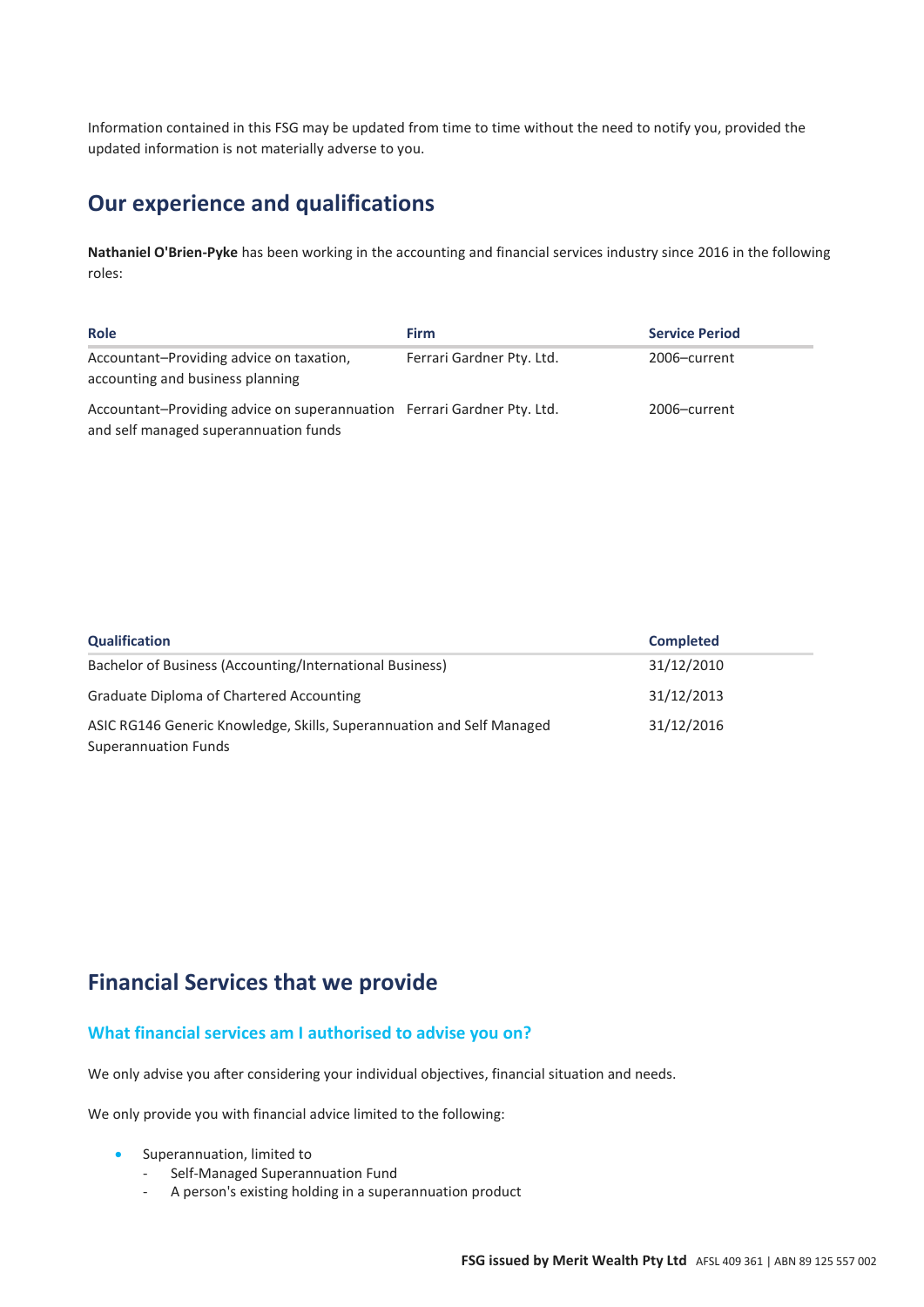• Basic Deposit Products

We are not authorised by Merit Wealth to provide you with advice on any other matters, financial services or any other financial product.

#### **Other services**

Services outside of the above specific areas of financial advice are not provided under Merit Wealth's Australian Financial Services Licence and Merit Wealth does not train, support or supervise the provision of these other services and has no responsibility in relation to those services.

Examples of the services which Merit Wealth is not responsible if provided by us include:

- Borrowing/lending advice and services (including within a SMSF)
- Taxation services, such as completion of tax returns
- Accounting and audit services
- Administration and compliance of Self-Managed Superannuation Funds
- General insurance services (for example, car insurance)
- Real estate and direct property advice
- Legal services.

### **Information you will receive**

You will be provided with various documents that explain how our recommendations will work towards achieving your goals, the fee and potential conflicts that may exist that could influence the advice provided. These documents are designed to help you make informed decisions about our recommendations.

#### **Statement of Advice**

When we provide you with initial personal financial product advice you will receive a written Statement of Advice (SOA) that confirms the discussions you have had with us, the recommendations we are making and the basis for those recommendations. We will also record any further advice we provide to you as a 'record of further advice' and we retain these documents for seven years. You may request a copy of this advice or subsequent records of advice at any time.

### **Product Disclosure Statements**

When a financial product is recommended to you, you will be provided with a Product Disclosure Statement (PDS) or other disclosure document issued by the product provider. These documents contain information about the risks, benefits, features and fees payable for the product.

### **How are we paid for our services**

#### **Fees for advice**

We may charge you fees for the preparation, presentation and implementation of our advice. These fees will be based on your individual circumstances, the complexity involved in your situation and the time it takes to prepare personal financial advice for you.

We will discuss these fees with you and gain your agreement before we provide you with advice. These fees will also be documented in your Statement of Advice.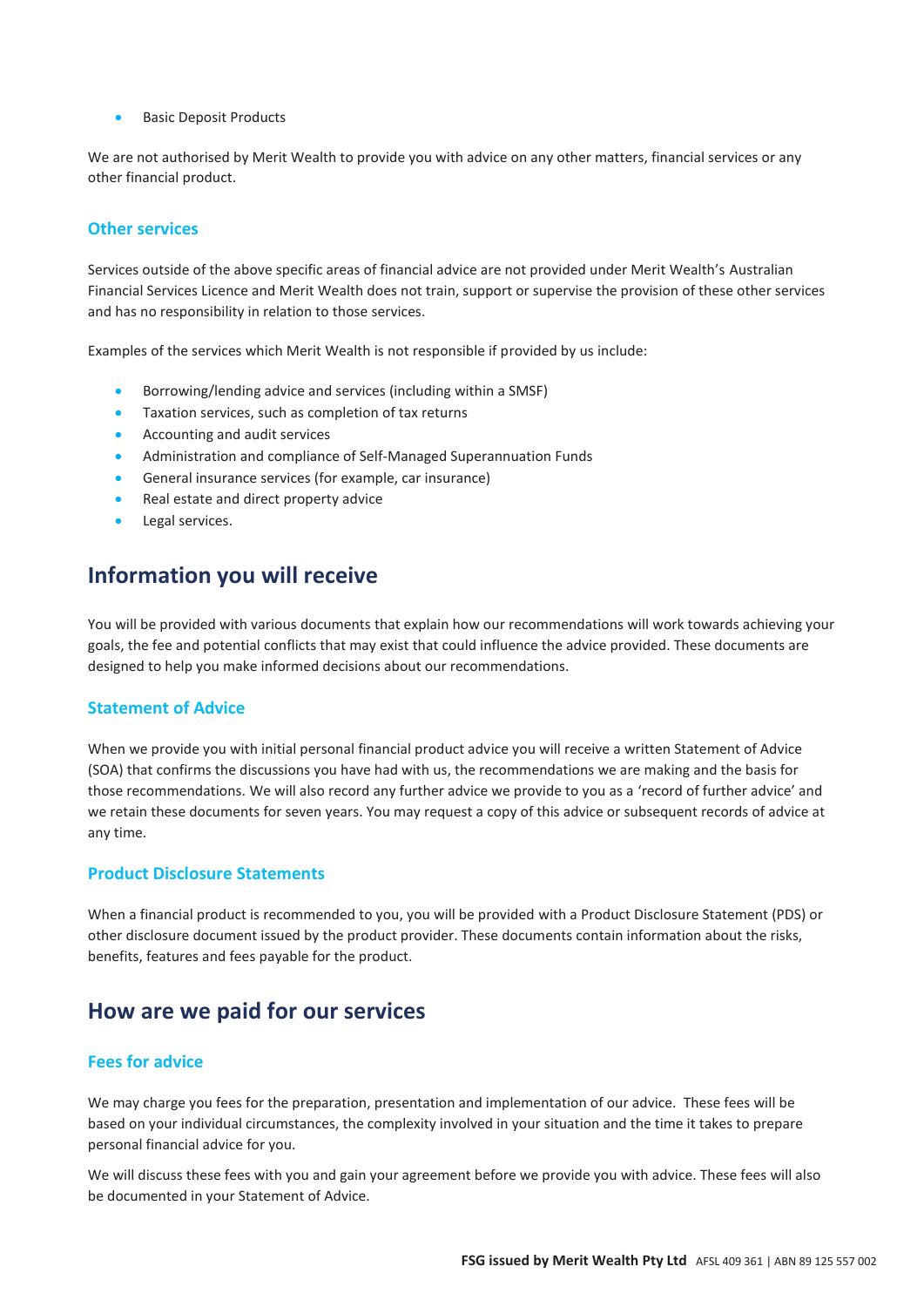Our fees are set out below:

• Plan preparation and implementation fees. These are the fees you pay when you have agreed to receive our advice and will be between \$0.00 and \$3,300.00, inclusive of GST, depending on complexity and scope of advice.

#### **Payment methods**

In most instances you will be able to select the method of payment. Our fees are invoiced to you directly, all fees relating to the financial advice provided to you are payable to Merit Wealth and Merit Wealth then passes up to 100% of these fees onto us.

#### **Other Benefits**

In accordance with industry requirements and the law, we and the Licensee each maintain an Alternative Remuneration register that contains information about any alternative forms of payments or benefits over \$100 that may be received (e.g. tickets to events and conferences). Benefits that are identical and similar and given on a frequent basis are prohibited. If you wish to inspect the Alternative Remuneration register or ask any questions about this, please ask.

Any benefits that we receive that are relevant to your consideration of our advice to you will be disclosed in the Statement of Advice.

### **Does your adviser have any associations or relationships?**

Nathaniel O'Brien-Pyke is an employee of Ferrari Gardner Pty. Ltd. and is remunerated by salary and bonus from this company Ferrari Gardner Pty. Ltd..

Employees may receive a performance bonus from Ferrari Gardner Pty. Ltd., determined by a balanced scorecard which includes reference to client feedback, effectiveness, their provision of ongoing service and various compliance measures. There is no remuneration, or rewards, for recommending particular products or strategies.

Nathaniel O'Brien-Pyke is an employee of Ferrari Gardner Pty. Ltd. which provides SMSF accounting services, including the establishment and administration of SMSFs and may therefore benefit from you using their services.

### **Referral Fees**

Under the FASEA Code of Ethics, I am not permitted to directly receive any referral fees for acting on our behalf. Referral fees may, however, be paid to the Corporate Authorised Representative or the Licensee.

We will also not refer to a third party, or provide advice, in circumstances where there is a conflict of interest, unless it can be shown that this course of action is demonstrably in your best interest, and with your prior informed consent. If there is a conflict of interest such that it is not demonstrably in your best interest, then we will decline to provide that advice.

We are required to conduct due diligence on referral partners to ensure that referral partners are only recommended where they meet this requirement. We will record the details of any referral fees in the Statement of Advice we prepare for you.

### **Other payments received by Merit Wealth and associates**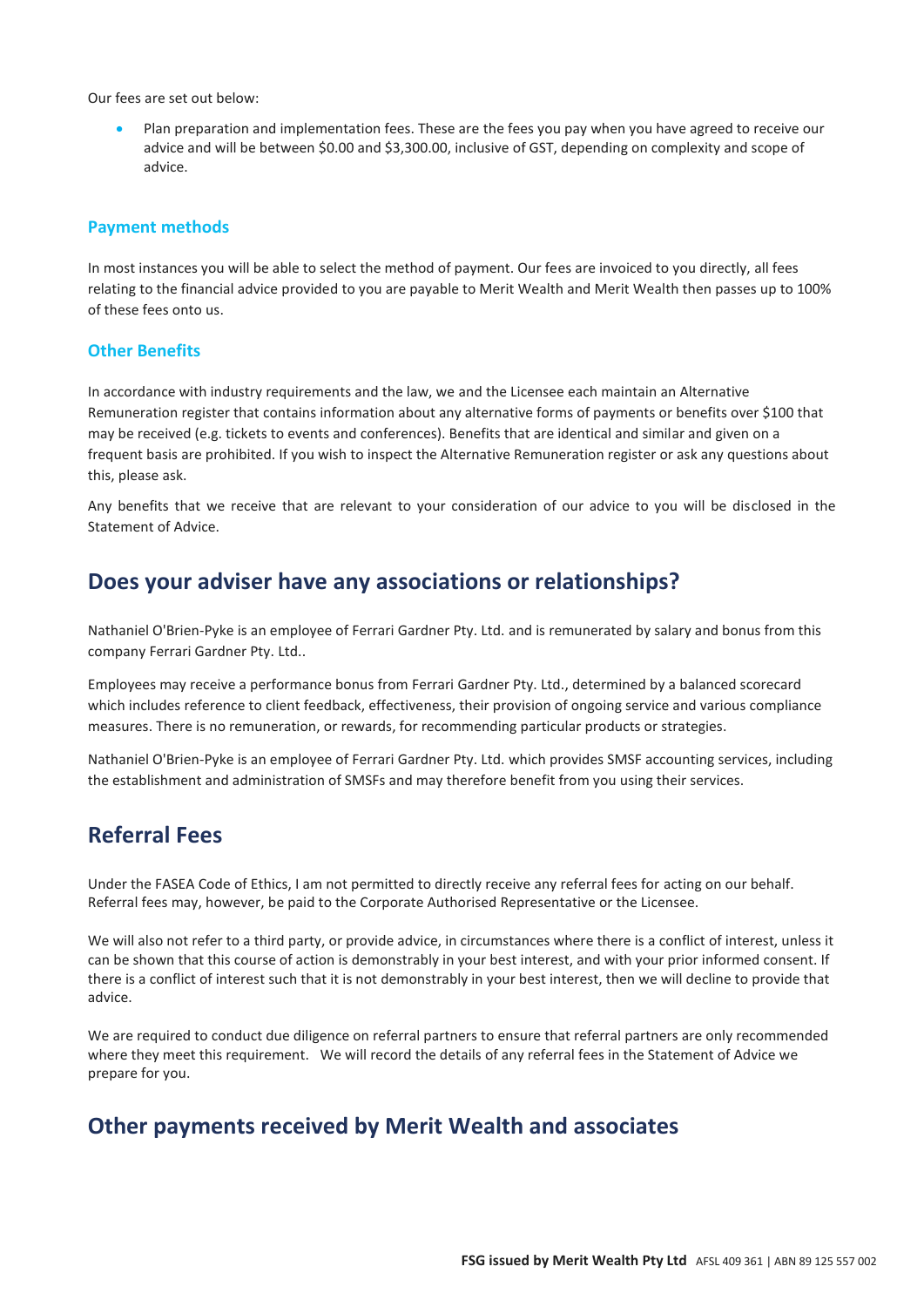Merit Wealth, its associated entities and other authorised representatives of the Merit Wealth Australian Financial Services Licence, may receive other forms of fees, commissions and payments, one-off and ongoing, from financial product providers or other parties. None of these amounts are on-paid to us.

## **Privacy**

Your privacy is important to us. In general, we collect and verify information about you (and where applicable, persons acting on your behalf) to manage our relationship with you, to ensure that we provide the products and services most appropriate to your needs, and to make certain that we comply with our legal obligations.

The information required to be collected and verified by us depends on who you are and the nature of the service to be provided by us. If you fail to provide us with the required information, or if you provide us with incomplete or inaccurate information, we may not be able to provide you with the products or services you are seeking within the time periods contemplated. Information acquired by us in the course of providing our services may be provided to external service providers, product and platform providers, auditors, taxation and legal advisers, and information technology consultants. We may also use your information to comply with legislative or regulatory requirements in any jurisdiction.

If you think any of the details that we hold are incorrect or out of date, please contact us to correct this. You can always access the personal information held about you by contacting us. A copy of our privacy policy and privacy collection statement are on our website. Otherwise if you contact us, we can send you a copy.

## **Professional Indemnity**

Merit Wealth holds a Professional Indemnity Insurance Policy, which complies with the requirements for compensation arrangements under the Corporations Act (subject to its terms and conditions). This Policy covers claims relating to the professional services provided by Merit Wealth and its representatives.

Merit Wealth's Professional Indemnity insurance only covers advice in relation to professional services provided by representatives of Merit Wealth while authorised by us, even where that representative has subsequently ceased to be an authorised representative of Merit Wealth.

## **Anti-Money Laundering**

Merit Wealth is required, pursuant to the Anti-Money Laundering and Counter-Terrorism Financing Act 2006 ('AML/CTF') and its corresponding rules and regulations to implement certain customer identification processes. We may be required to obtain information about you at the time of providing financial services to you and from time to time thereafter in order to meet our legal obligations. We have certain reporting obligations pursuant to the AML/CTF Act and information obtained from or about you may be provided to external third parties and regulators in accordance with the requirements imposed on us.

### **How to instruct us**

You may specify how you would like to give us instructions, for example, by phone, fax or email. Alternatively, you may provide instructions to us in person. Where instructions are provided by telephone, these must be confirmed in writing.